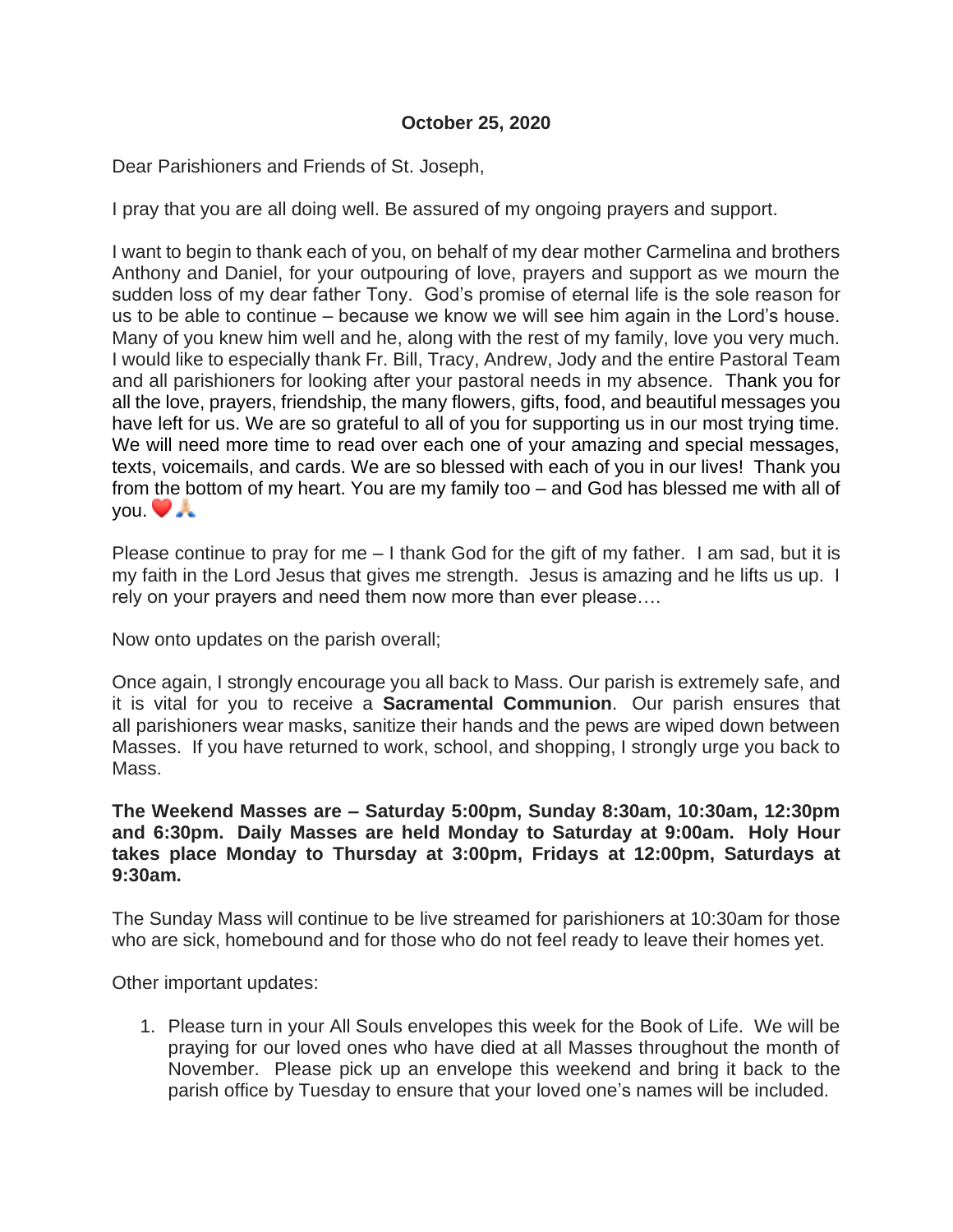On November  $1<sup>st</sup>$  – we celebrate All Saints Day – asking the intercession of those already in heaven. On November  $2^{nd}$  we pray on All Souls Day – for those who are deceased and have not yet entered the kingdom of heaven.

**We will have our special All Souls Mass on Sunday Nov 8 @ 6:30pm** as we especially pray for the souls of all those members of our parish family that died in the last year. We have sent invitations to all who have lost a loved one buried from our parish this year and have invited families to join us in prayer.

For those who wish to use an envelope from home, kindly write BOOK OF LIFE, to the front of the envelope and place the names and your offering inside it and drop it off in the mailbox here at the Church, in the collection boxes or drop it off to the parish ASAP so we can add them. Any questions – contact the Parish Office. You can also fill out the form online on the parish website – and send your offering through etransfer to [myparishgift@gmail.com](mailto:myparishgift@gmail.com) and indicate the funds are for ALL SOULS.

2. Back by popular demand, as was the case last year, my mother Carmelina will be selling religious rosary bracelets, necklaces, and other Swarovski crystal jewelry along with framed art for sale in the Gathering Room. This is open to all parishioners and friends of the parish to purchase in anticipation of gifting others at Christmas and gift ideas for children preparing for the Sacraments of Baptism, First Communion and Confirmation the **weekend of November 20-22**. Carmelina will be selling in an "Open House" format to allow for social distancing and following health regulations.

The Open House will be held in the parish Gathering Room:

Friday November 20 – from 7:00-9:00pm

Saturday November 21 – from 10:00am to 6:00pm

Sunday November 22 – following the 8:30am/10:30am and 12:30pm Masses

NOTE – that some of the proceeds of the sale of the items will once again go to support Fr. Rico's friend – Sr. Lucy Magumba – Mother Superior of the Immaculate Heart Sisters of Africa – over 150 religious sisters who promote education and support to women in Tanzania Africa. Thank you for your generosity.

3. Please continue to remember the parish regarding financial giving. While I have worked hard to keep expenses as low as possible since March – we rely on your generosity to keep our parish going. Please continue your weekly giving. **For those who have not been back to Mass since March – I am asking that you give your regular offerings from March until now to catch up your regular giving**. You can drop your offerings off in the boxes following Mass this weekend, drop it off in the outside mailbox, bring it to the parish office all week, or through the etransfer option – [myparishgift@gmail.com.](mailto:myparishgift@gmail.com) Thank you in advance to those families who sustain our parish through their contributions.

4. The Catholic Women's League Members continue to thank the parishioners who have graciously donated new socks for the SOCTOBER program for those most in need. The socks will be donated to GBF and Start me Up Niagara, an organization that works directly with the homeless in our Niagara Region. Please help to make this winter warm for those who are in need during these challenging times. Socks will continue to be received in the bins in the foyer or drop them off in the parish office during the week.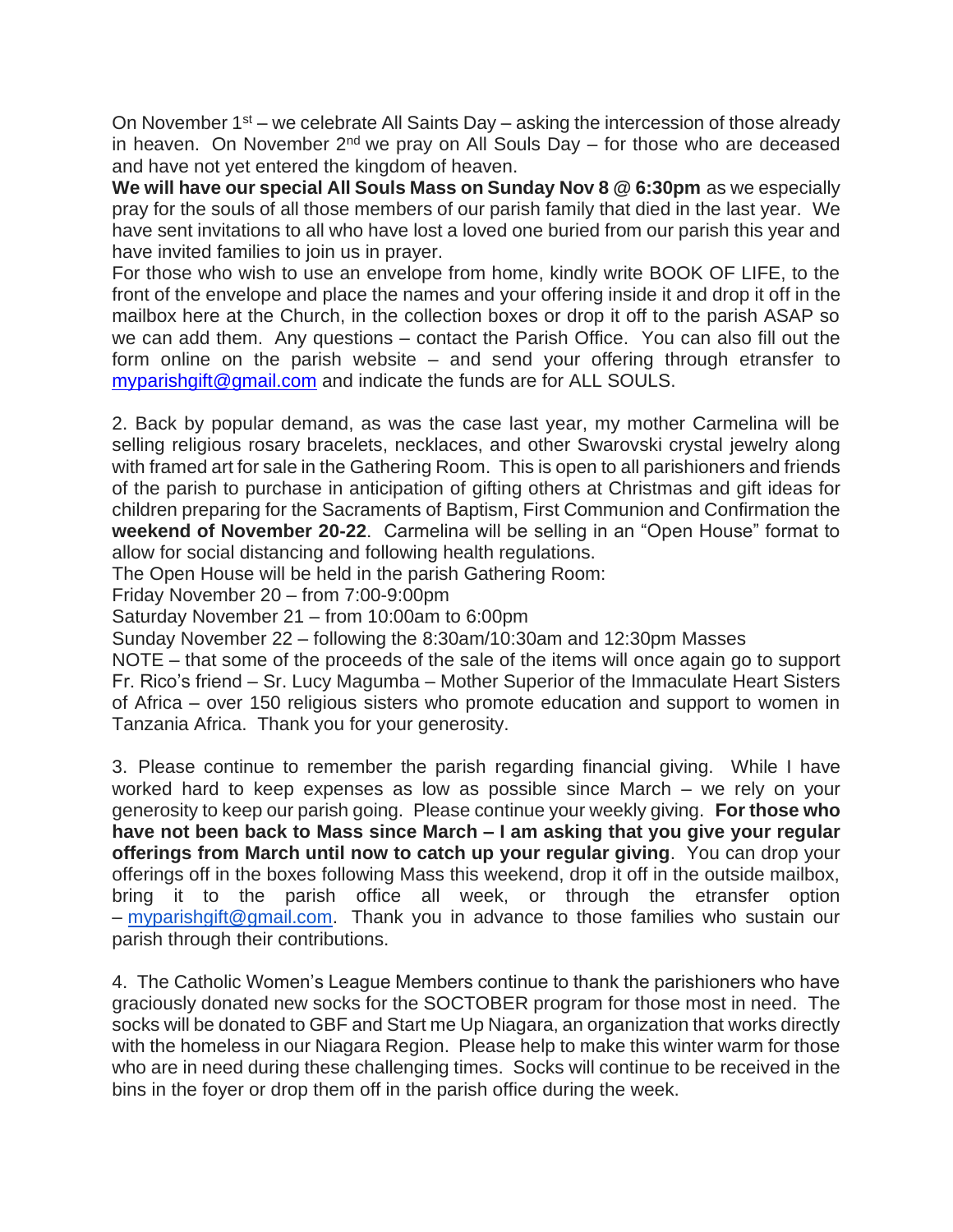5. The parish website continues to help so many – visit [www.stjosephgrimsby.ca](http://www.stjosephgrimsby.ca/) – and our social media accounts to help enhance your faith. Also please continue to look at the parish YouTube channel for daily updates.

Facebook - <https://www.facebook.com/StJoesGrimsby/> Instagram - <https://www.instagram.com/stjoesgrimsby/> Twitter - <https://twitter.com/stjoesgrimsby>

The parish YouTube channel once again is - [https://www.youtube.com/channel/UCX5\\_TJMB7GpOw6M0LV8t9pw](https://www.youtube.com/channel/UCX5_TJMB7GpOw6M0LV8t9pw)

6. The parish Bible Study – God Talk - continues with its next session on Tuesday night at 7:00pm. We will be studying Daniel Chapters 8-13. Click on the link below and join as you are encouraged to deepen your relationship with God and the study of the scriptures. If you need help setting this  $up$  – contact the parish office.

Fr-Rico Passero is inviting you to a scheduled Zoom meeting.

Topic: Fr. Rico Passero God Talk Meeting Time: This is a recurring meeting Meet anytime

Join Zoom Meeting [https://us02web.zoom.us/j/82763215683?pwd=TnFENVhveEF5VktKem1NMDVMdldzQ](https://us02web.zoom.us/j/82763215683?pwd=TnFENVhveEF5VktKem1NMDVMdldzQT09) [T09](https://us02web.zoom.us/j/82763215683?pwd=TnFENVhveEF5VktKem1NMDVMdldzQT09)

Meeting ID: 827 6321 5683 Password: GodTalk

7. Friendly reminder, **confessions** continue to be heard on Saturday afternoons from 3:00 to 4:00pm. Beginning next Saturday October 31<sup>st</sup>, confessions will be heard in the Gathering Room, under the crucifix instead of the Marian Grotto – due to the colder temperatures.

8. Baptisms continue to be celebrated. If you wish to have your son or daughter baptized, please contact the parish office.

9. Continue to pray for our young people receiving Jesus in Holy Communion for the first time. Last weekend 10 of our youth received from Our Lady of Fatima school. This weekend 15 of our young people will receive from St. Joseph's School. May the Lord fill them with love.

10. Please continue to pray for our young people preparing for the Sacrament of Confirmation. The Sacrament will be celebrated the evenings of November 3<sup>rd</sup>, November 5<sup>th</sup> and on December 5<sup>th</sup>. Come Holy Spirit!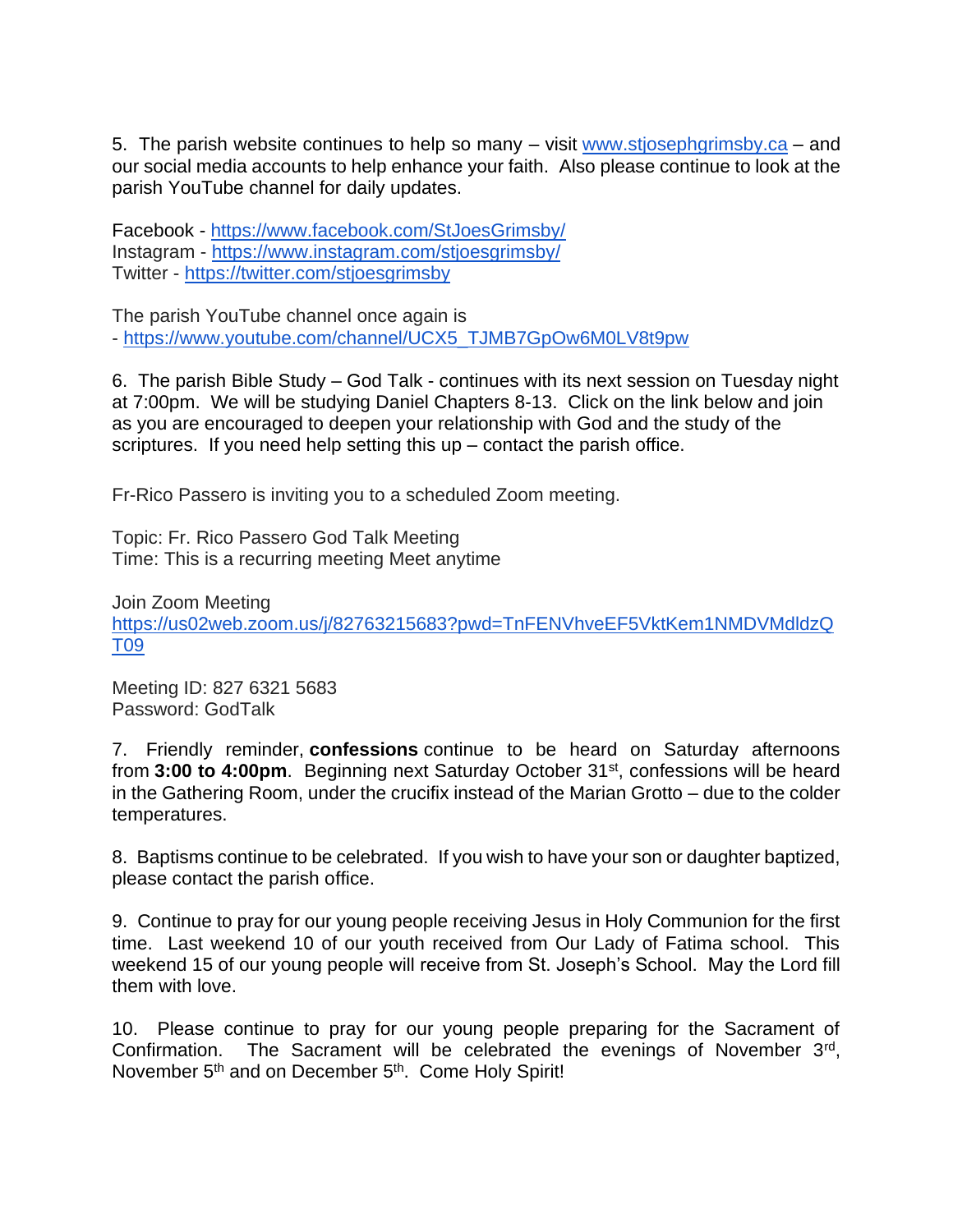11. Bishop Bergie will send a congratulatory certificate to married couples who have celebrated or will celebrate a  $25<sup>th</sup>$ ,  $40<sup>th</sup>$ ,  $50<sup>th</sup>$ ,  $60<sup>th</sup>$  or  $60<sup>th</sup>$ + anniversary in the year 2020. To receive a certificate, please contact the parish office and complete a registration form by November 13.

12. I continue to invite you all to utilize the FORMED.org platform. Again, free to all parishioners, there are NUMEROUS resources for you to check out as an individual and as a family. Free to all parishioners. I have again included the instructions to enroll here:

To log onto FORMED (again FREE to all parishioners)

- Visit [www.formed.org](http://www.formed.org/)
- Click Sign up
- · Click I belong to a parish or organization

Type St Joseph Grimsby – in the "find your parish or organization" box and click on our parish name once it populates

- **Click Next**
- Add your name and email address then click sign up
- Enjoy FORMED

13. This is the St. Joseph Schedule for the week ahead. Note that Daily Masses again can be attended in person as well as the Daily Holy Hour (Eucharistic Adoration, Rosary, Divine Mercy Chaplet and private prayer) and will also continue to be streamed LIVE along with a daily holy hour (except for Sundays)

# **Saturday Oct 24 – Feast of St. Anthony Mary Claret**

Mass – 9:00am (Live stream) Holy Hour 9:30am Confessions – 3:00-4:00pm in Marian Grotto

**Mass – 5:00pm in Church**

**Sunday Oct 25 – 30th Sunday in Ordinary Time Masses in Church – 8:30am, 10:30am, 12:30pm and 6:30pm (Live Stream Mass – 10:30am)**

## **Monday Oct 26**

Mass – 9:00am Holy Hour – 3:00pm

# **Tuesday Oct 27**

 $Mass - 9:00$ am Holy Hour – 3:30pm

# **Wednesday Oct 28 – Feast of St. Jude & St. Simon**

Mass – 9:00am Holy Hour (Worship Wednesday) - 3:00pm